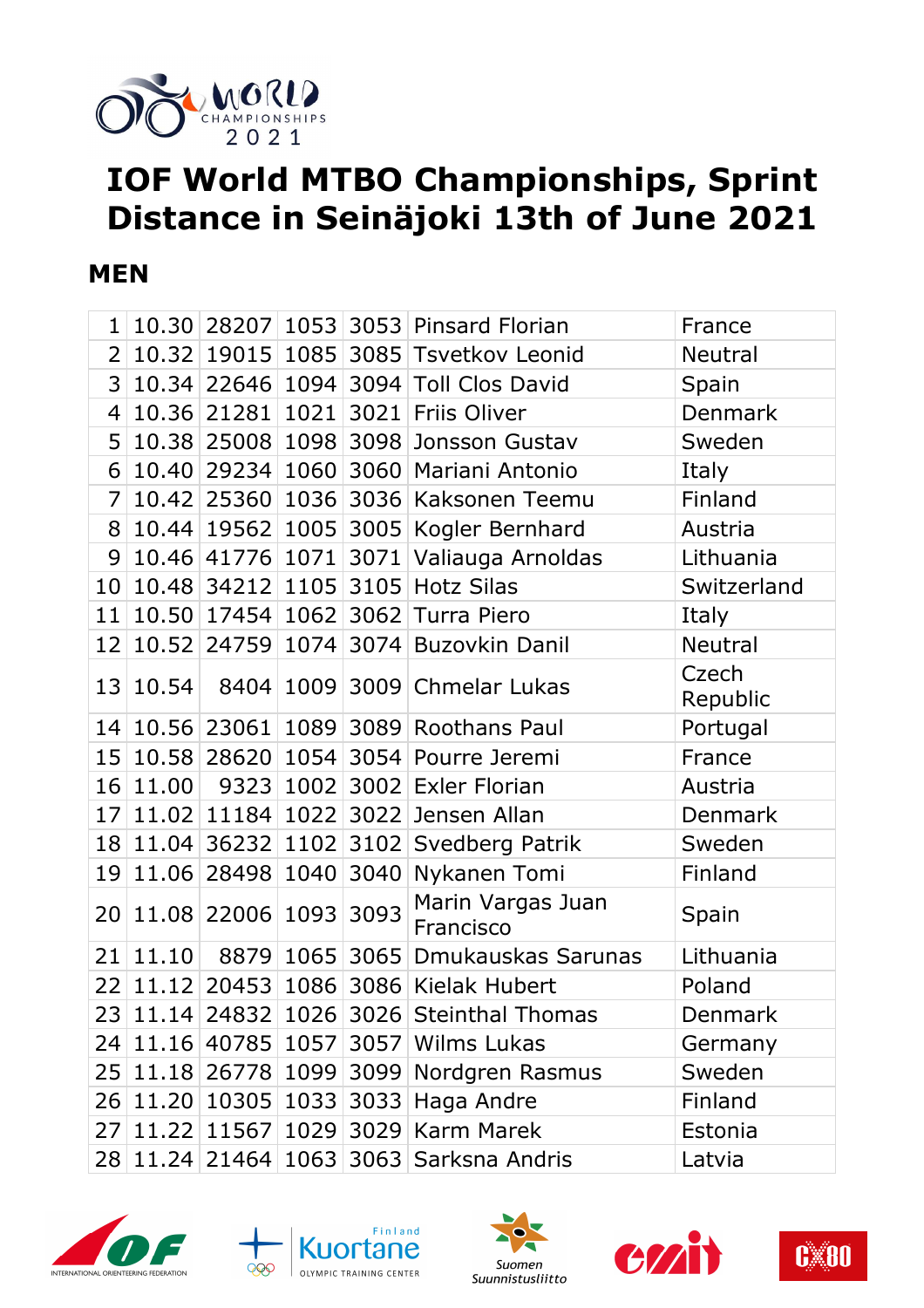

|                 |       |       |      |      | 29 11.26 7939 1001 3001 Breitschaedel Tobias | Austria           |
|-----------------|-------|-------|------|------|----------------------------------------------|-------------------|
| 30              | 11.28 |       |      |      | 9423 1087 3087 Ferreira Joao                 | Portugal          |
| 31              |       |       |      |      | 11.30 23233 1061 3061 Osti Dante             | Italy             |
| 32              |       |       |      |      | 11.32 20941 1010 3010 Hasek Jan              | Czech<br>Republic |
|                 |       |       |      |      | 33 11.34 23324 1064 3064 Ambrazas Ignas      | Lithuania         |
| 34              |       |       |      |      | 11.36 19391 1101 3101 Svard Sebastian        | Sweden            |
|                 |       |       |      |      | 35 11.38 22624 1092 3092 Garcia Garcia Angel | Spain             |
|                 |       |       |      |      | 36 11.40 20294 1072 3072 Balev Yuri          | <b>Neutral</b>    |
| 37 <sup>1</sup> |       |       |      |      | 11.42 20438 1047 3047 Courtois Yoann         | France            |
| 38              |       |       |      |      | 11.44 23088 1106 3106 Jaeggi Adrian          | Switzerland       |
|                 |       |       |      |      | 39 11.46 19048 1097 3097 Jansson Marcus      | Sweden            |
| 40              |       |       |      |      | 11.48 17926 1007 3007 Waldmann Andreas       | Austria           |
| 41              |       |       |      |      | 11.50 20184 1058 3058 Bettega Fabiano        | Italy             |
| 42              |       |       |      |      | 11.52 15258 1042 3042 Pokala Samuel          | Finland           |
| 43              |       |       |      |      | 11.54 8679 1059 3059 Dallavalle Luca         | Italy             |
| 44              |       |       |      |      | 11.56 10464 1004 3004 Haselsberger Kevin     | Austria           |
| 45              |       |       |      |      | 11.58 13160 1066 3066 Maiselis Jonas         | Lithuania         |
|                 |       |       |      |      | 46 12.00 12357 1015 3015 Laciga Radek        | Czech<br>Republic |
| 47              |       |       |      |      | 12.02 23336 1049 3049 Deriaz Samson          | France            |
| 48              |       |       |      |      | 12.04 10816 1011 3011 Hradil Jiri            | Czech<br>Republic |
|                 |       |       |      |      | 49 12.06 13106 1088 3088 Machado Davide      | Portugal          |
|                 |       |       |      |      | 50 12.08 8027 1104 3104 Braendli Simon       | Switzerland       |
| 51              | 12.10 | 12519 |      |      | 1038 3038 Laurila Jussi                      | Finland           |
| 52              | 12.12 | 10138 | 1079 | 3079 | Gritsan Ruslan                               | <b>Neutral</b>    |
| 53              | 12.14 | 7763  |      |      | 1008 3008 Bogar Krystof                      | Czech<br>Republic |
| 54              | 12.16 | 14134 |      |      | 1039 3039 Niemi Pekka                        | Finland           |
| 55              | 12.18 | 9529  | 1076 | 3076 | <b>Foliforov Anton</b>                       | <b>Neutral</b>    |
| 56              |       |       |      |      | 12.20 12973 1016 3016 Ludvik Vojtech         | Czech<br>Republic |
| 57              | 12.22 | 13491 |      |      | 1080 3080 Medvedev Grigory                   | <b>Neutral</b>    |
| 58              | 12.24 | 9660  | 1051 |      | 3051 Fuchs Baptiste                          | France            |
| 59              | 12.26 | 9920  |      |      | 1078 3078 Glukhov Valeriy                    | <b>Neutral</b>    |









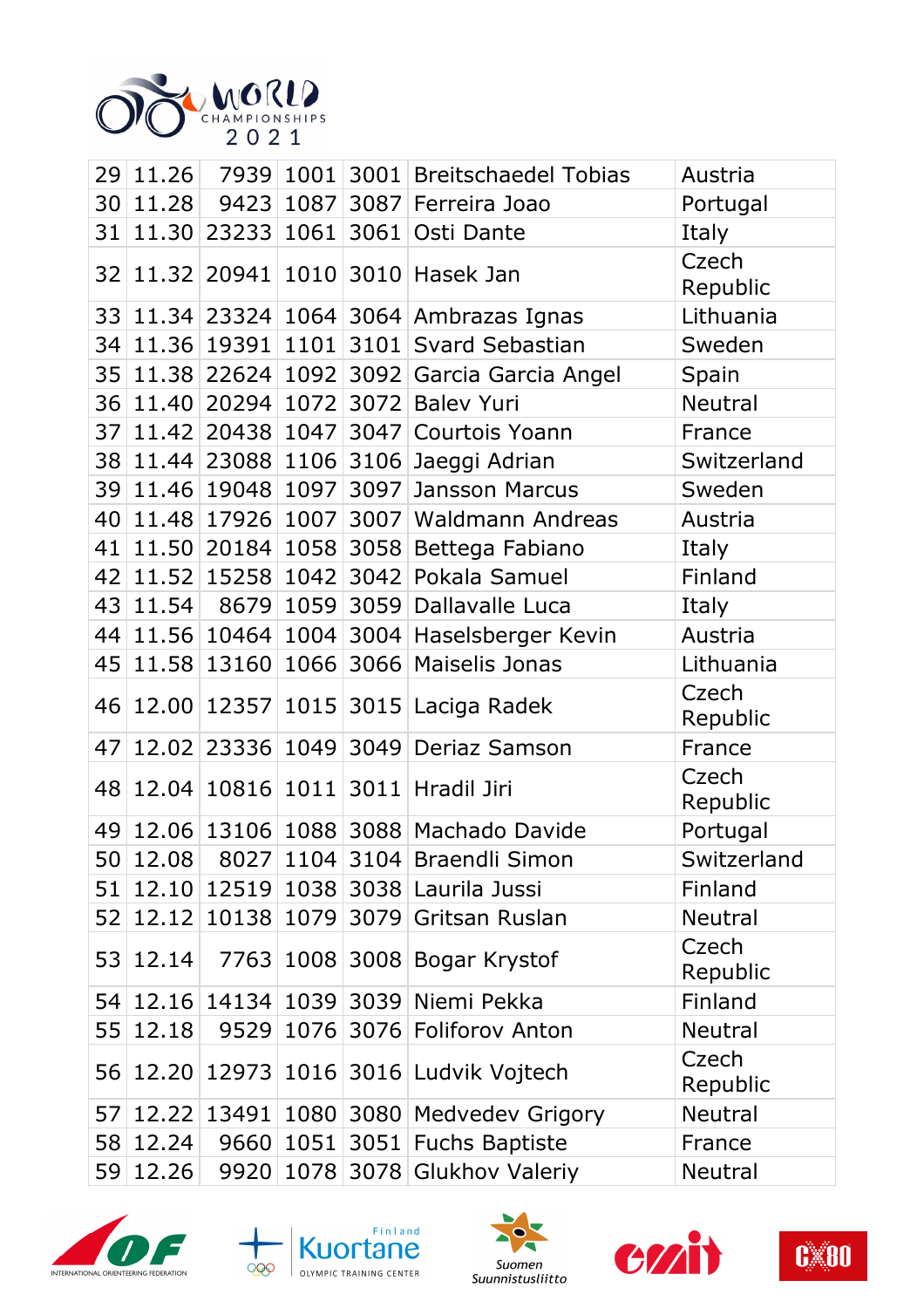

### **WOMEN**

|     |                  |                           |           |                | 101   10.31   25359   1046   3046   Valimaa Eveliina | Finland           |
|-----|------------------|---------------------------|-----------|----------------|------------------------------------------------------|-------------------|
| 102 |                  | 10.33 40840 1100 3100     |           |                | Palm Ella                                            | Sweden            |
|     |                  | 103 10.35 21873 1023 3023 |           |                | Oehlenschlaeger Nielsen<br><b>Birka</b>              | <b>Denmark</b>    |
|     | 104 10.37        |                           |           |                | 2207 1028 3028 Hirv Eleri                            | Estonia           |
| 105 | 10.39            |                           |           |                | 38802 1052 3052 Garcin Lou                           | France            |
|     | 106 10.41        |                           |           |                | 20300 1075 3075 Dimova Alexandra                     | <b>Neutral</b>    |
| 107 |                  |                           |           |                | 10.43 24215 1070 3070 Umbrasaite Juste               | Lithuania         |
|     |                  | 108 10.45 27631           |           |                | 1096 3096 Gustafsson Karin                           | Sweden            |
|     | 109 10.47        |                           |           |                | 5073 1044 3044 Saarinen Henna                        | Finland           |
|     | 110 10.49        |                           | 40 1091   | 3091           | Aguilera Viladomiu<br>Monica                         | Spain             |
| 111 | 10.51            | 25634 1055 3055           |           |                | <b>Rudkiewicz Lucie</b>                              | France            |
|     |                  | 112 10.53 20101           |           |                | 1013 3013 Kubinova Romana                            | Czech<br>Republic |
|     | 113 10.55        |                           |           |                | 5926 1103 3103 Tiderman Anna                         | Sweden            |
|     | 114 10.57        |                           |           |                | 20458 1067 3067 Michnovic Viktorija                  | Lithuania         |
|     | 115 10.59        |                           |           |                | 5839 1032 3032 Tammemae Piibe                        | Estonia           |
| 116 | 11.01            |                           |           | 5572 1025 3025 | <b>Splittorff Nikoline</b>                           | <b>Denmark</b>    |
|     | 117 11.03        |                           | 4535 1041 | 3041           | Pesu Mervi                                           | Finland           |
|     |                  | 118 11.05 24656 1082 3082 |           |                | Sukholovskaia Uliana                                 | <b>Neutral</b>    |
|     | 119 11.07        |                           |           |                | 1742 1003 3003 Gigon Michaela                        | Austria           |
|     |                  | 120 11.09 20457           |           |                | 1048 3048 Denaix Lou                                 | France            |
| 121 | 11.11            | 1986                      |           |                | 1034 3034 Haga Antonia                               | Finland           |
|     |                  |                           |           |                | 122 11.13 19930 1018 3018 Novakova Katerina          | Czech<br>Republic |
|     | 123 11.15        |                           |           |                | 5390 1090 3090 Silva Ana Filipa                      | Portugal          |
|     | $124 \mid 11.17$ | 37248 1017                |           |                | 3017 Musilova Vendula                                | Czech<br>Republic |
|     | 125 11.19        |                           |           |                | 28486 1095 3095 Bylars Linn                          | Sweden            |
|     | 126 11.21        |                           |           |                | 4686 1077 3077 Foliforova Svetlana                   | <b>Neutral</b>    |
|     | 127 11.23        |                           |           |                | 964   1020   3020   Christoffersen Caecilie          | <b>Denmark</b>    |
|     | 128 11.25        |                           |           |                | 6568 1069 3069 Mickuviene Algirda                    | Lithuania         |
|     | 129 11.27        |                           |           |                | 1124   1056   3056   Dannowski Anke                  | Germany           |









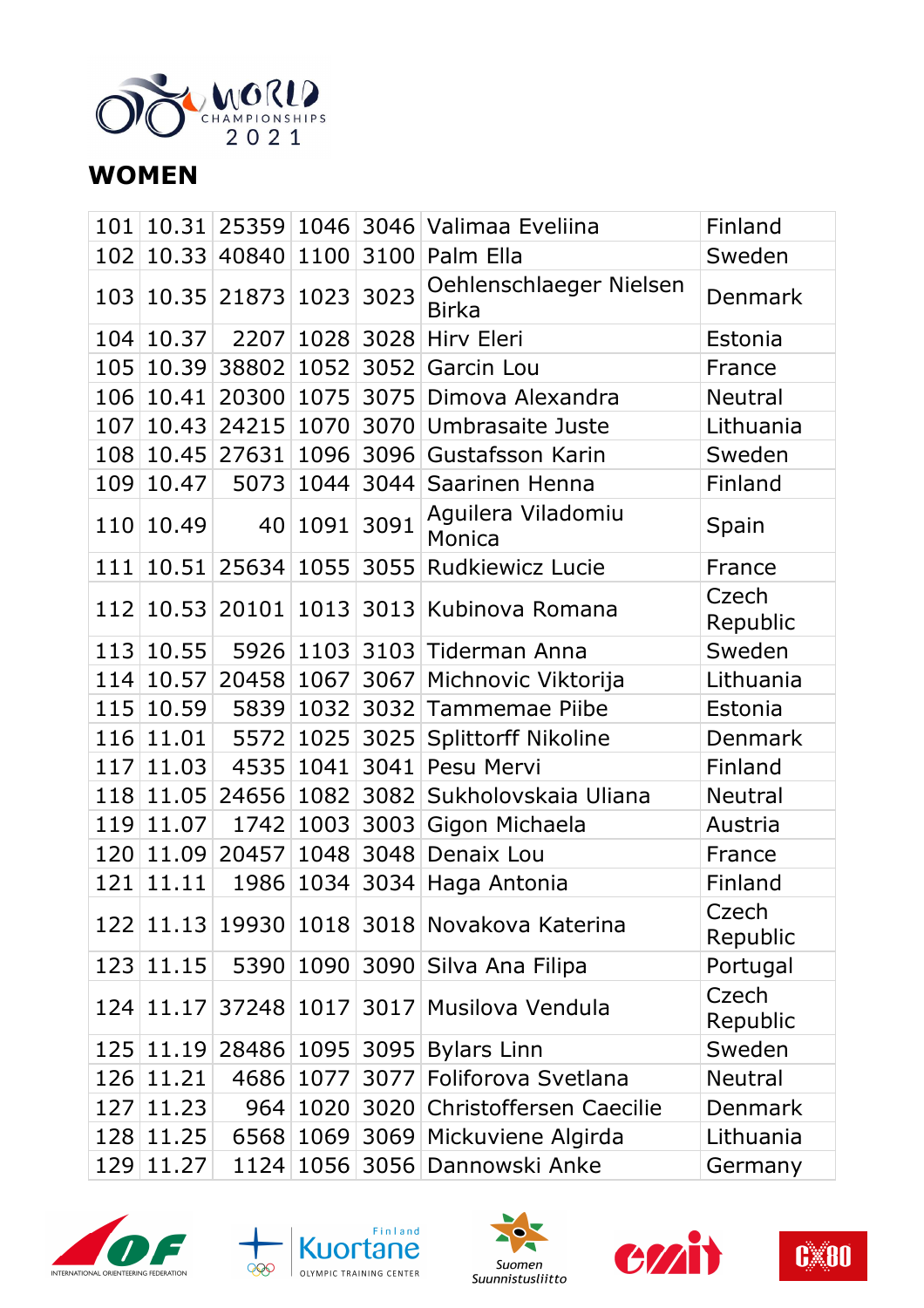

| 130 11.29        |                |  | 2064 1035 3035 Hara Marika                    | Finland           |
|------------------|----------------|--|-----------------------------------------------|-------------------|
| 131 11.31        |                |  | 5812 1024 3024 Soegaard Camilla               | Denmark           |
| 132 11.33        |                |  | 563 1073 3073 Bolshova Anastasiya             | <b>Neutral</b>    |
| 133 11.35        |                |  | 5923 1019 3019 Tichovska Martina              | Czech<br>Republic |
| 134 11.37        |                |  | 5619 1045 3045 Stengard Ingrid                | Finland           |
|                  |                |  | 135 11.39 23319 1050 3050 Devillers Constance | France            |
| 136 11.41        |                |  | 4855 1006 3006 Reiner Marina                  | Austria           |
| $137 \mid 11.43$ | 6260 1081 3081 |  | ShipilovaVinogradova<br>Olga                  | <b>Neutral</b>    |
|                  |                |  | 138 11.45 19395 1014 3014 Kubinova Veronika   | Czech<br>Republic |
|                  |                |  | 139 11.47 5767 1083 3083 Svir Anastasiya      | <b>Neutral</b>    |

#### **MEN20**

| 201 |           |                           |  | 09.00 41710 1164 3164 Shaidaiuk Nikolai       | Russian<br>Federation |
|-----|-----------|---------------------------|--|-----------------------------------------------|-----------------------|
|     |           |                           |  | 202 09.02 34217 1114 3114 Illig Martin        | Austria               |
| 203 | 09.04     |                           |  | 40381 1130 3130 Aaltonen Tatu                 | Finland               |
| 204 |           |                           |  | 09.06 41781 1150 3150 Sliuzelis Mykolas       | Lithuania             |
|     |           |                           |  | 205 09.08 41830 1117 3117 Cernik Adam         | Czech Republic        |
|     |           |                           |  | 206 09.10 41727 1158 3158 Iivashchenko Ruslan | Russian<br>Federation |
| 207 |           |                           |  | 09.12 41767 1136 3136 Pesu Akseli             | Finland               |
| 208 | 09.14     |                           |  | 38561 1142 3142 Berthaud Armel                | France                |
|     |           | 209 09.16 25452 1124 3124 |  | Hoffmann Noah<br>Tristan                      | <b>Denmark</b>        |
|     |           |                           |  | 210 09.18 41711 1165 3165 Shvedov Yaroslav    | Russian<br>Federation |
| 211 |           |                           |  | 09.20 38553 1145 3145 Labarbe Logan           | France                |
|     |           |                           |  | 212 09.22 41780 1159 3159 Kolomnin Leonid     | Russian<br>Federation |
|     |           |                           |  | 213 09.24 34214 1116 3116 Wieser Lukas        | Austria               |
| 214 |           |                           |  | 09.26 25401 1122 3122 Wohanka Richard         | Czech Republic        |
|     |           |                           |  | 215 09.28 41720 1170 3170 Lopez Plazas Cesar  | Spain                 |
|     | 216 09.30 | 28533 1139                |  | 3139 Rissanen Antti                           | Finland               |









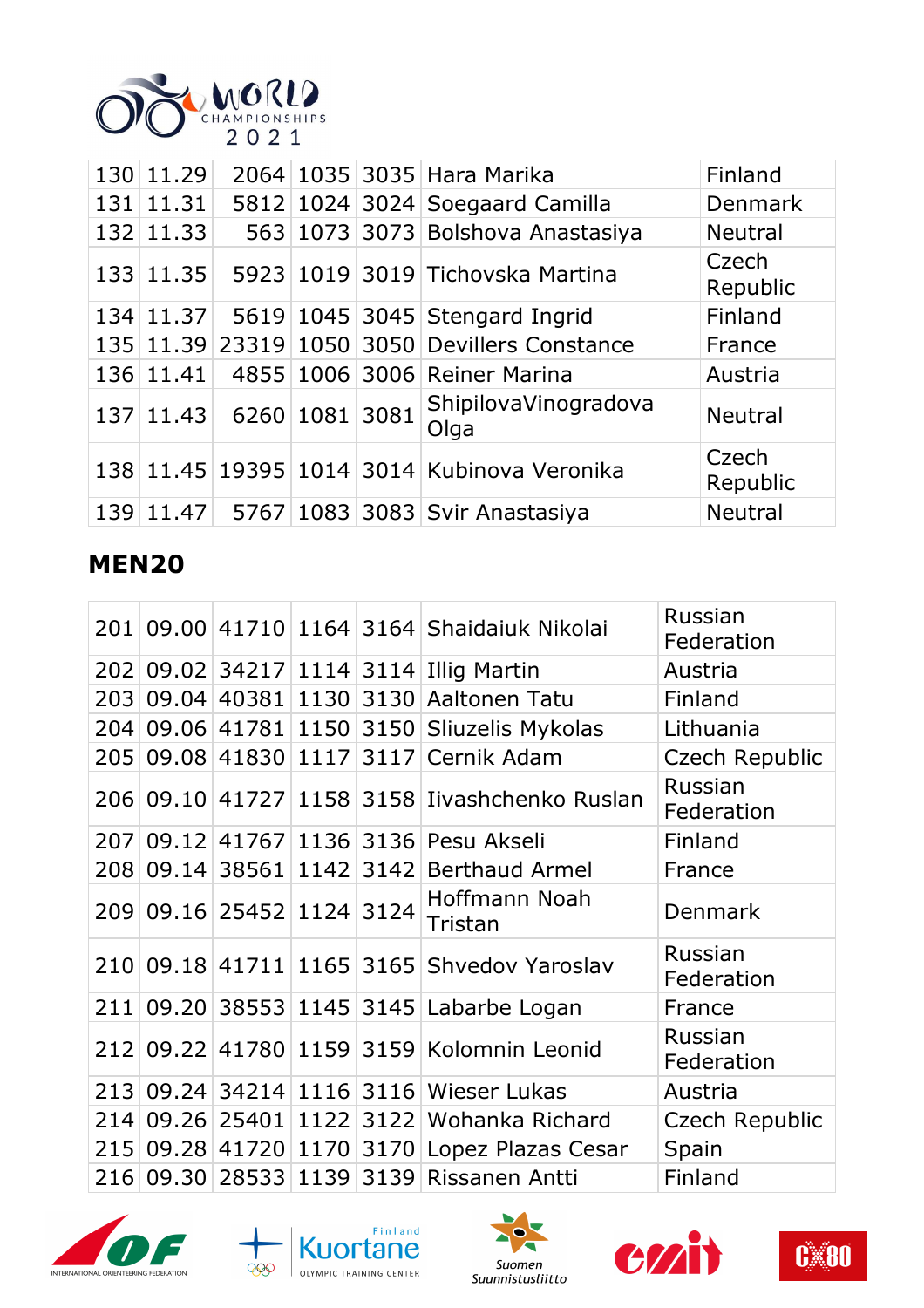

| 217 |           |                           |      |      | 09.32 34276 1152 3152 Zigilejus Vejus        | Lithuania             |
|-----|-----------|---------------------------|------|------|----------------------------------------------|-----------------------|
|     |           |                           |      |      | 218 09.34 11375 1125 3125 Jorgensen Morten   | Denmark               |
| 219 |           | 09.36 41808 1177 3177     |      |      | Schnyder Flurin                              | Switzerland           |
| 220 |           |                           |      |      | 09.38 28535 1115 3115 Koffler Georg          | Austria               |
| 221 |           |                           |      |      | 09.40 38434 1134 3134 Klemettinen Simo       | Finland               |
| 222 |           |                           |      |      | 09.42 28481 1112 3112 Hnilica Hannes         | Austria               |
|     |           |                           |      |      | 223 09.44 25409 1154 3154 Niebielski Bartosz | Poland                |
|     |           |                           |      |      | 224 09.46 34216 1111 3111 Gaudernak Benjamin | Austria               |
|     |           | 225 09.48 41841           | 1173 | 3173 | Hansson Jon                                  | Sweden                |
|     |           | 226 09.50 37619 1171      |      | 3171 | <b>Villar Gorriz Jose</b><br>Antonio         | Spain                 |
| 227 | 09.52     | 34278 1148 3148           |      |      | Lukosius Nojus                               | Lithuania             |
|     |           | 228 09.54 25435 1126      |      | 3126 | Noergaard Mikkel<br><b>Brunstedt</b>         | Denmark               |
|     |           | 229 09.56 34261 1131 3131 |      |      | Autio Wertti                                 | Finland               |
| 230 |           |                           |      |      | 09.58 28048 1176 3176 Rieder Noah            | Switzerland           |
| 231 |           |                           |      |      | 10.00 38439 1133 3133 Hanhijarvi Paulus      | Finland               |
|     | 232 10.02 | 34122 1121                |      | 3121 | Tuma Matej                                   | Czech Republic        |
| 233 | 10.04     | 34322                     | 1144 |      | 3144 Demaret Joly Albin                      | France                |
|     |           |                           |      |      | 234 10.06 34350 1167 3167 Trunin Aleksandr   | Russian<br>Federation |
| 235 |           |                           |      |      | 10.08 27205 1129 3129 Pritsik Sander         | Estonia               |
| 236 | 10.10     |                           |      |      | 33980 1162 3162 Kuznetsov Vladimir           | Russian<br>Federation |

## **WOMEN20**

|  |  | 301 09.01 34320 1146 3146 Pauly Lilou         | France                |
|--|--|-----------------------------------------------|-----------------------|
|  |  | 302 09.03 41766 1138 3138 Rasimus Siiri       | Finland               |
|  |  | 303 09.05 41779 1151 3151 Tevelyte Eidvile    | Lithuania             |
|  |  | 304 09.07 38445 1140 3140 Voutilainen Lotta   | Finland               |
|  |  | 305 09.09 38614 1160 3160 Kruglova Anastasiia | Russian<br>Federation |
|  |  | 306 09.11 41829 1119 3119 Stranska Sofie      | <b>Czech Republic</b> |
|  |  | 307 09.13 38801 1161 3161 Kupriyanova Maria   | Russian<br>Federation |